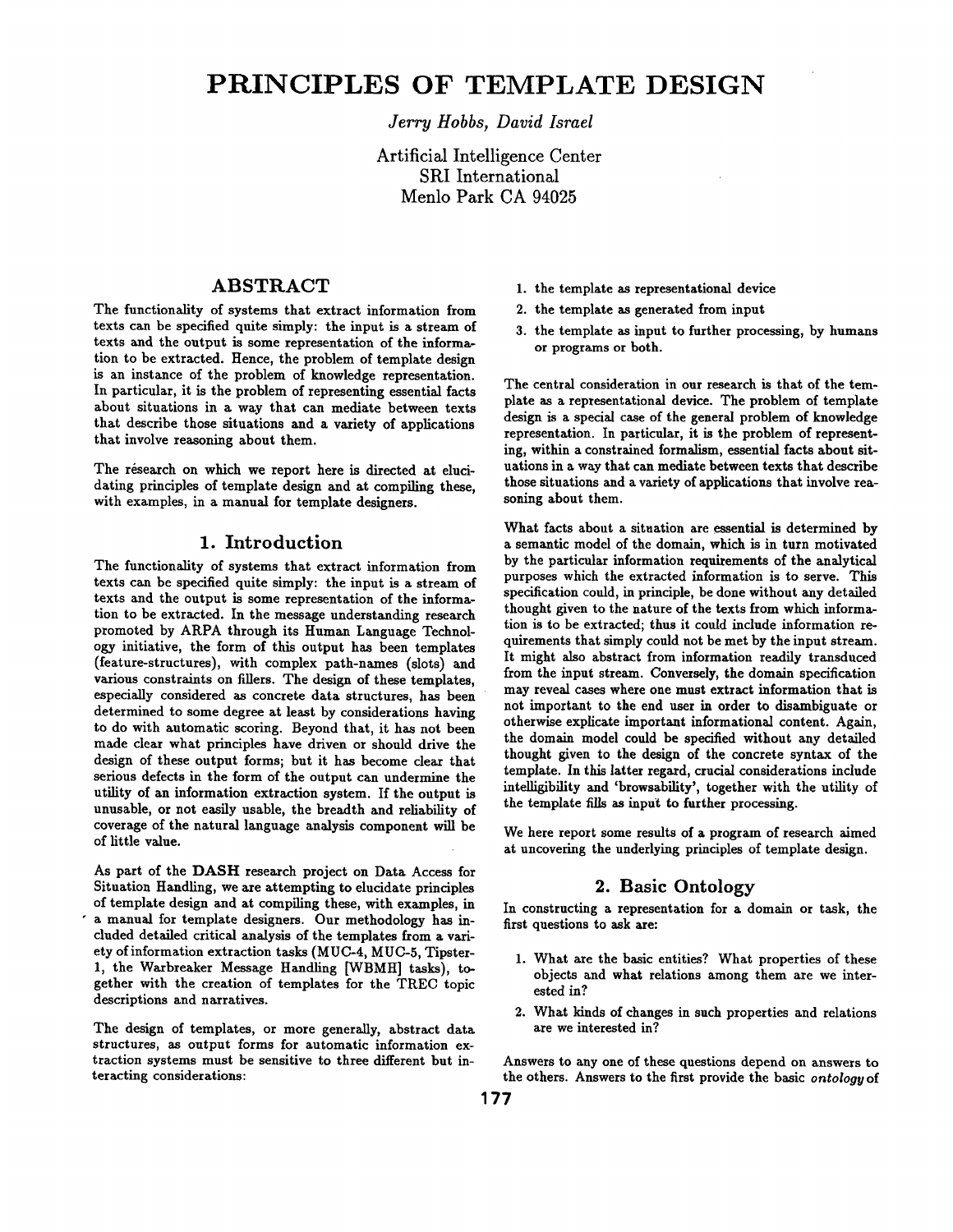the representation.

Basic Entities The basic entities should be things that endure throughout the temporal focus of the task.<sup>1</sup> They enter into the relations and axe characterized by the properties of primary interest and are the participants in events that may change those properties and relations. In the joint ventures domain, companies are the primary candidates for basic entities. In the long run, they get formed, split, merge, and go out of business, but for many analytical purposes, and in partieulax for the purposes implicit in the MUC-5 task, we can think of them as permanent. It is companies that enter into joint venture relationships and through such relationships bring about the one crucial exception to the rough-and-ready rule just mentioned: the creation of new, joint venture companies. In the same domain, facilities and people axe also good candidates for basic entities.

The basic entities may be represented by structured objects with a number of slots, as follows:

 $<$ TEMPLATE> :=

```
. . . . . . . .
        COMPANY: <COMPANY-1>
        °°o.°o°o 
<COMPANY-I>: 
        Name: ''General Motors'' 
        Nationality: U.S. 
        °o°,°.o°
```
or by an atomic element such as an identifier, a set fill, a number, or a string:

<TEMPLATE> := o.oo.,o **COMPANY: ''General Motors''**  . . . . . . . .

The difference in outcome between these two cases is that in the former you have to look elsewhere for the information about the entity, whereas in the latter you don't. In general, it's better not to have to, so unless there is a good deal of information that needs to be recorded about the type of entity in question, it is better to use an atomic element to represent such entities. Again, within the joint venture domain, companies are good candidates for representation as structured objects, since we need to know their aliases, location, nationality, officers, etc. On the other hand, within that same domain, it may be that the only information we need to record about a person, aside from his relation to a company, is his name, so in that case it is better to represent the person (atomically) by his name.

Natural Kinds It is better if the types of basic entities, especially those represented by structured objects, are 'natural kinds', that is, if they correspond to fairly natural, intuitive ways of classifying and characterizing the domain of interest. For example, companies, people, facilities are natural kinds in this sense. Ordered pairs of Industry Types and Product/Services axe not. Rather than have basic entities of unnatural kinds, one may opt for more, or more complex, slot fills in objects of more natural varieties. Still, it should be remarked that one's eommonsense demarcation of a domain into basic entities is always subject to revision by the particular analytical demands of the task at hand. Thus, in the case of WBMH, while units (e.g., divisions, battalions, etc.) are a perfectly natural kind of entity, deployments, that is relatively short-lived activities involving elements from units, may be less natural but they are at least equally central.

Associating Properties with the Right Objects It is important to determine whether the property encoded in the slot of an object is really a property of that object, rather than of some other related object. For example, in the Tipster templates, Total Capitalization was viewed as a property of the Contribution object, whereas it is really a property of the Tie-Up Relationship, and thus should be associated with that object. This misplacement of properties seems especially likely when the entities in question are types of relationships or activities, as they are in this ease. We return to the issue of representing relations below.

## 3. Temporal Granularity

We have noted that the issue of what kinds of changes are of interest relative to a given task is centrally important to the design of templates for the task. The resolution of this issue is a crucial determinant, in particular, of what we call the *temporal granularity* of the representation. Certain properties of and relations among entities are relatively permanent; others are relatively short-lived. But what counts as permanent and what as short-lived is itself dependent on our interests and purposes, both theoretical and practical. An analysis of the kinds of changes that are of interest should determine, even if only roughly, a temporal interval or length of time as its focus or window. See Fig. 1. Note that there is a mutual dependence here: Properties and relations that are apt to change within that time interval are temporary; those that are likely to hold throughout the designated interval are, with respect to this task, permanent. Thus, the fixing of a temporal granularity allows the resolution of many problems in template design by defining limits on what we have to specify.

For example, in the joint ventures domain, we are interested in the formation (or dissolution) of tie-up relations among companies. Thus such relations are temporary, whereas subsidiary relations are permanent. If we were interested in buy-outs, subsidiary relations would be viewed as temporary, changes in such relationships being an important focus for the task. In the domain of troop movements or deployments, locations and associated equipment are temporary, whereas a unit's place in the command hierarchy is permanent, even though on the scale of decades (or even much less), that might change.

<sup>1</sup> For more on this, see next section.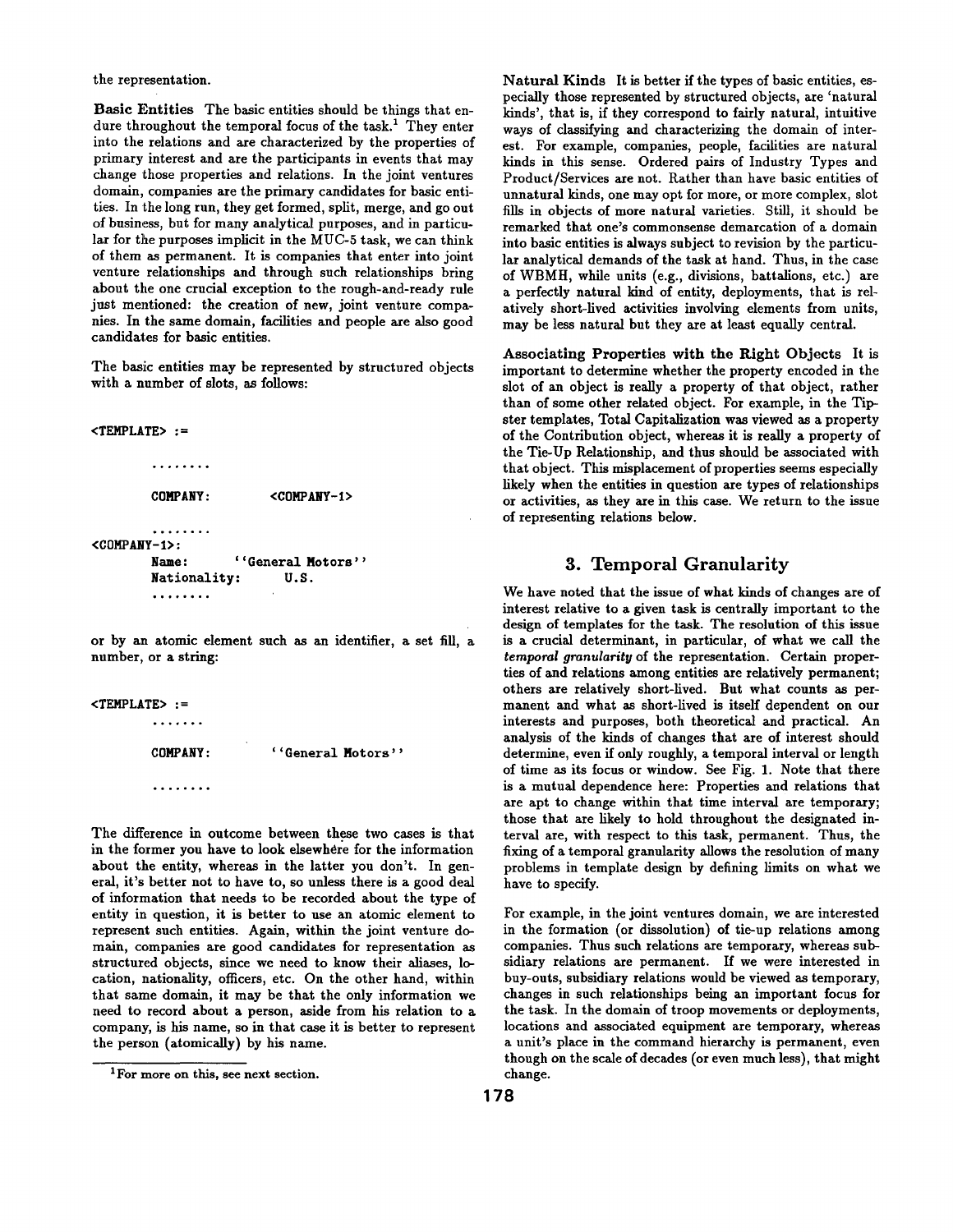

Figure I: Temporal Granularity and Focus

Note that temporal granularity is task-relative rather than message-relative. The messages may have been written from very different temporal perspectives, with very different interests and purposes. We need to extract the information from them in a form that is appropriate for the task at hand.

## **4.** Representing Relations

A relation can be represented in one of two ways, as a separate object in its own right, or as a property of one of its arguments. See Fig. 2

For example, the subsidiary relation could be represented by its own Entity Relationship object, or it could be represented by a Parent Company slot in the Entity object.

The following criteria seem useful in deciding which of these options to adopt:

- I. If the relation is of primary interest in the task, option (a) may be the best choice.
- 2. If a lot of other information needs to be recorded about that relation, option (a) is a good choice; if only the two arguments need to be recorded, option (b) is probably better.
- 3. If the relation is permanent relative to the temporal granularity of the information task, then option (b) is a good choice.
- 4. If some other relation, Relation<sub>2</sub>, depends on Relation<sub>1</sub>, in the sense that the former cannot exist without the latter existing, then Relation<sub>2</sub> is a good candidate for being represented via option (b).

With respect to the second criterion, if in addition to the two arguments, we want to specify the time, the location,



Figure 2: Representing Relations



Figure 3: Typical Event Structure

and various other aspects of the relation, then option (a) is indicated. With respect to the third criterion, if the relation is at least as permanent as the entities, then option (b) is a good choice. These two criteria overlap to some extent. If the relation is permanent, there is likely no need to record its time.

In the specific case of the Subsidiary relation in Tipster, it is not the relation of primary interest (Tie-Ups are), there are no other properties that need to be specified for the relation other than the parent and child companies, and the relation is permanent with respect to the temporal focus of the task. Therefore, option (b) seems appropriate.

The Tipster template presents an apposite example of criterion 4 as well. A Contribution, as conceptualized in the template, is a relationship, just as a Tie-Up-Relationship is, so it certainly could qualify for object status. However, it is dependent on a Tie-Up-Relationship; a Contribution relationship among companies can't exist without a Tie-Up-Relationship among them. This indicates option (b) is appropriate.

### **5.** Events

We can classify events, and the relations among entities that they involve, in different ways for different purposes. On the basis of an examination of a variety of templates, we hypothesize that there axe three central event types. First, there are those that directly relate two or more basic entities, such as a company manufacturing a product or a terrorist organization attacking a target or a vendor supplying a buyer with a part. These very same events, however-especially if, as in the examples just mentioned, they involve purposive agents- can also be classified in terms of their purpose or aim. This type of classification typically involves further reference to an activity or condition, as when a company manufactures a product *in order to* enter a new market or when two companies form a joint venture *for the purpose* of carrying out some activity. Third, there is the specially important type of event involving communicative relations among basic entities, together with a content communicated, itself comprising some further activity or event of any of the three types. Thus, a typical event structure might be represented as in Fig. 3.

Of course, in many cases there would be equations identifying the various entities involved. Thus, GM might announce it is forming a joint venture with Toyota for the manufacture of cars by GM in Japan, where Source-Ent =  $Ent1 = Ent3$  $= GM$ . We also note that a Communication-Event can have a Basic-Event for its third argument.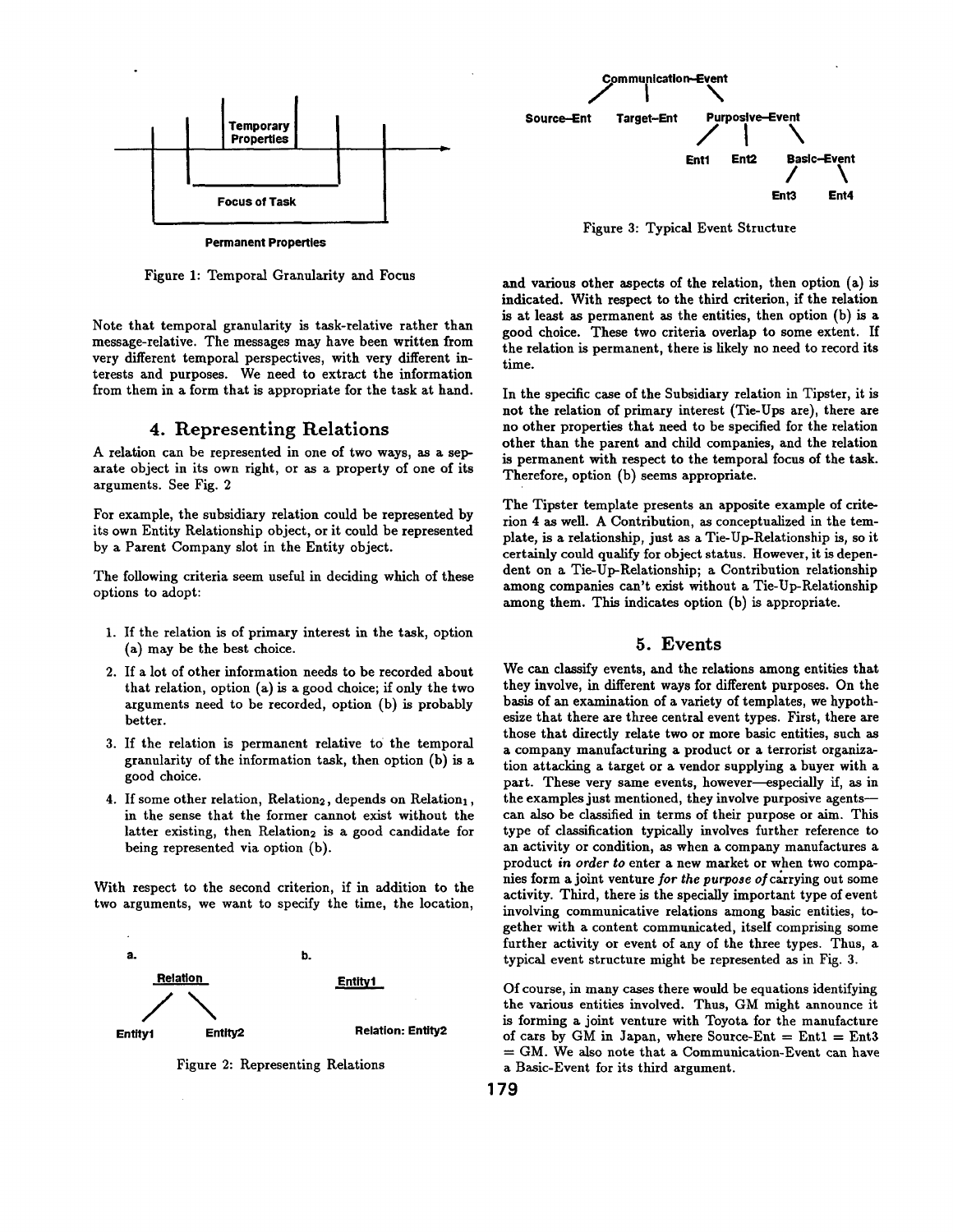

Figure 4: Relations Between Events

In addition to these three event types, there are relations between events that we may need to represent, such as causality or the subevent (part-whole) relation, as in Fig. 4. Thus, a shooting event could cause a dying event, and a troop movement might be part of a larger attack.

In general, the template structure should be no deeper than this. It is better for the trees to be very broad (i.e., for individual objects to have lots of slots) than to be very deep.

### **6.** Entity Snapshots

In many applications, there are a large number of temporary or transient properties of entities that are of primary concern. If we design the template around the enduring basic entities themselves, it might seem that these temporary properties should be demoted to mere slots rather than be represented as entities in their own right. These slots, on the other hand, would also have to allow multiple entries and each entry would have to have time stamps. A way to eliminate this complexity is to have as first-class objects, in addition to Entities, Entity Snapshots. An Entity Snapshot is an Entity at a particular point or interval in time. As such, an Entity Snapshot would have a pointer to the Entity that it is a snapshot of. It would also carry all the temporary information about the Entity. The time of the snapshot would also be one of the slots.

In the WBMH domain, these Entity Snapshots, under the name Entity Information, are primary objects of interest. They represent deployments, or "target opportunities". Such temporary properties of Entities as Equipment, Location, Direction, and so on, are really to be associated with deployments, Snapshots, rather than Entities or Units.

## **6.1.** Entities from Entity Snapshots

Often the first way one might think of an entity is in terms of its structure and properties at a particular moment in time. One later realizes that in fact the entity maintains its identity over time as its internal structure changes. In this case we should reconceptualize the entity as being a mapping from instants or temporal intervals into its structure and properties at that time.

For example, one's first intuition about the nature of a department may be that it is a set of employees. Later one realizes it should have been conceptualized as a mapping from times to sets of employees. In this case, it is a good idea to have both Departments and Department Snapshots, where the set of employees is a property of the Department Snapshot.

There are a number of interesting problems of analysis that

revolve around the relationship between entities and entity snapshots. Sometimes one is of primary interest, sometimes the other. For example, in Desert Shield, units were of interest; in particular a major focus of concern was the calculation of unit strengths. In Desert Storm, however, deployments were of primary interest, since it was deployments that presented the immediate danger.<sup>2</sup> In general, we want to be able to infer the identity of different deployments across time, to infer their membership in units, to derive some of their properties from default properties of their units, and to determine properties of units, such as unit strength and readiness, from properties of deployments.

### **7. Slot Fills**

Slot fills should be uncomplicated. They should take one of the following forms:

- (a) Atomic elements, such as identifiers, numbers, or strings.
- (b) Pointers to structured objects.
- (c) Tuples whose elements are of types a and b.
- (d) Sets whose elements are of types a, b, or c.

It is probably confusing to have tuples with more than three elements. Thus, the maximum complexity of a slot fill would be

$$
\{\langle A1, B1, C1\rangle, \langle A2, B2, C2\rangle, \ldots\}
$$

Many set fills of type (d) whose elements are of type (c) may be thought of as functions. For example, if we had a set of pairs of companies and ownership percentages, we could think of it as representing a function from companies to ownership percentages. However, not all set fills of this type are conveniently thought of as functions. If we have an Officers slot for the Company object, whose filler is a set of tuples of the form (Position Person), then an entry might be:

{ (PRES, "White"), (CEO, "White"), (SREXEC, "Brown"), (SREXEC, "Green")}

This is a not function in either position or name.

# **7.1.** Objects or Tuples

It is of course possible, and often good programming practice, to implement tuples as structured objects:

Tuple:

- **g:**
- **B: C:**

<sup>2</sup>This pair of examples also illustrates that different but intimately related tasks can have different temporal granularities.